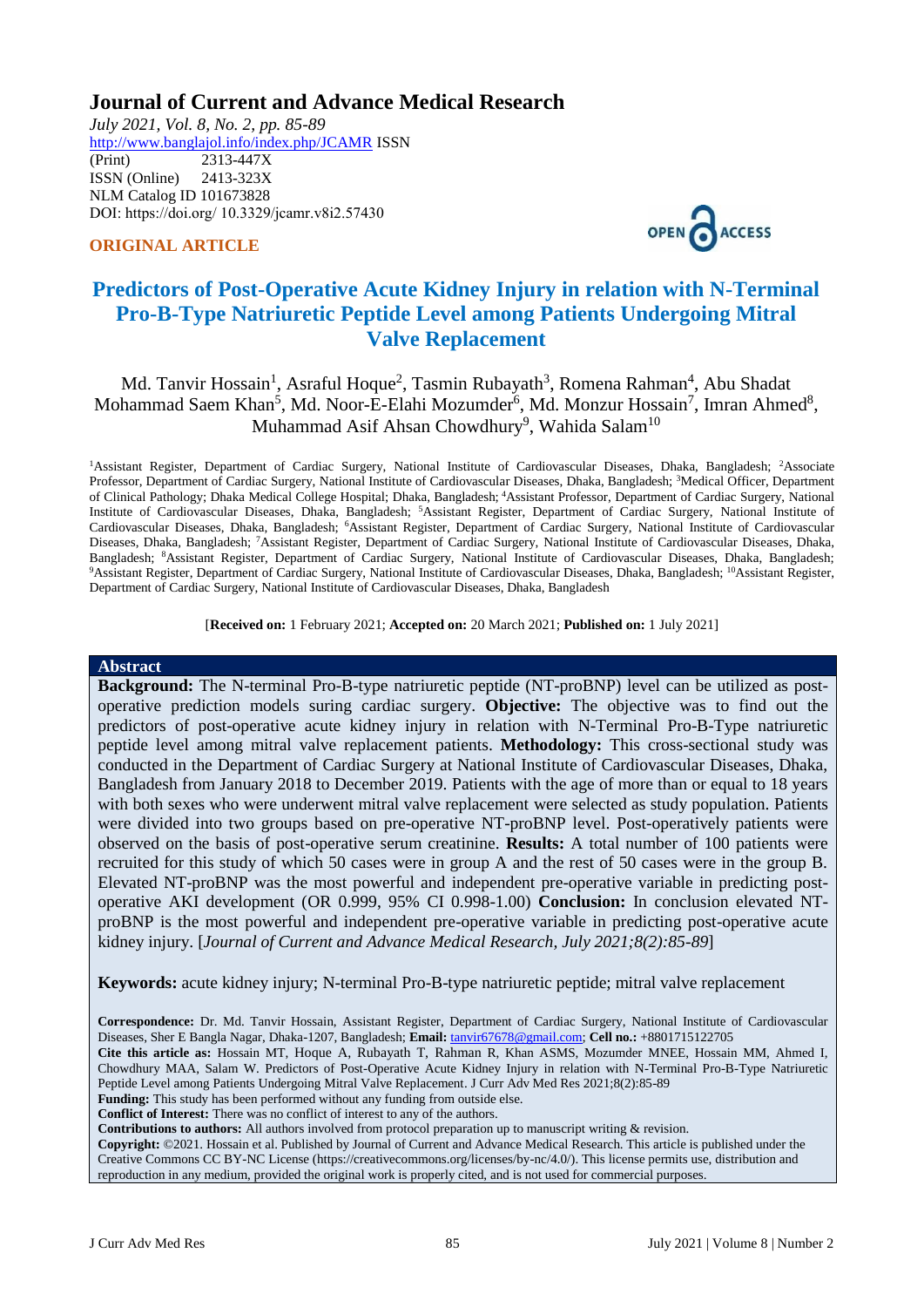### **Introduction**

Mitral valve is most commonly affected in rheumatic heart disease followed by aortic valve in a percentage of 56.7% and 6% respectively in Bangladesh<sup>1</sup>. Isolated mitral stenosis (MS) accounts for about 25% of all cases and an additional 40% have mixed mitral stenosis and regurgitation<sup>2</sup>. Other than rheumatic heart disease, mitral regurgitation (MR) also caused by ischemic heart disease, degeneration, chronic annular calcification and congenital causes such as a valve cleft. Mitral stenosis, as well as regurgitation in advanced condition requires surgical interventions. Following mitral valve replacement (MVR), post-operative morbidities like arrhythmia, heart failure, acute kidney injury are commonly seen. Postoperative heart failure (PHF) remains the major cause of mortality after MVR<sup>3-4</sup>.

Natriuretic peptides (NP) are hormones, which are mainly secreted from the heart and have important natriuretic and kaliuretic properties. There are four different groups of NPs identified till date which are atrial natriuretic peptide (ANP), B type natriuretic peptide, C type natriuretic peptide, dendroaspis natriuretic peptide<sup>5</sup>. The amino-terminal pro–B-type natriuretic peptide (NT-proBNP) are predominantly synthesized and released constitutively from ventricular cardiac myocytes. The prime stimulus for synthesis and release of BNP is myocyte stretch secondary to transmural distending pressure. So measurement of brain natriuretic peptide (BNP) has become a potent diagnostic aid for identifying patients with systolic or diastolic dysfunction with valvular heart disease. For excretion, NT-proBNP is reliant on the kidney<sup>6</sup>.

In patients with increased ventricular wall stress, NT-proBNP rises more than BNP. Despite being equally used for the diagnosis of heart failure, there are major differences including the plasma halftime, which is about 20 minutes for BNP and 25-70 minutes for NT-proBNP. Because of its longer halflife, a higher sensitivity to detect early stage of LV dysfunction has been proposed for NT-proBNP<sup>7</sup> . The purpose of the present study was to find out the predictors of post-operative acute kidney injury in relation with N-Terminal Pro-B-Type natriuretic peptide level among patients undergoing mitral valve replacement.

#### **Methodology**

This was a comparative cross-sectional study. The study was conducted in the Department of Cardiac

Surgery at National Institute of Cardiovascular Diseases (NICVD), Dhaka, Bangladesh from January 2018 to December 2019 for a period of two years. Patients with the age of more than or equal to 18 years with both sexes who were underwent mitral valve replacement after meeting the selection criteria and were admitted in the Department of Cardiac Surgery at NICVD, Dhaka, Bangladesh were selected as study population. Patients were divided into two groups on the basis of preoperative NT-proBNP level. Patients who had NTproBNP level less than or equal to 900 pg/mL were included in group A and patients who had more than or equal to 900 pg/ml NT-proBNP level were included in the group B. Patients with Mitral valve replacement perform with concomitant other valve surgery and procedures for congenital heart diseases, as well as coronary artery and great vessel surgery, previous history of opened or closed mitral commissurotomy, patients with severe left ventricular systolic dysfunction (LVEF  $\leq$  30%), patients with preoperative renal dysfunction (serum creatinine more than 1.4 mg/dl), severe respiratory dysfunction and BMI  $\geq$  30 kg/m<sup>2</sup> were excluded from this study. Purposive sampling method was applied for this study. A standardized semistructured questionnaire was developed in English. The questionnaire was developed using the selected variables according to the specific objectives. The questionnaire contained questions related to sociodemographic characteristics, preoperative, peroperative and postoperative parameters. All relevant data were recorded in a data collection sheet. After selection of the patients, informed written consent from all patients was obtained for this study. NT-proBNP was measured on admission using Beckman coulter (automated immunology analyzer, Access 2) at NICVD and total study population was categorized into two groups according to cutoff value of NT-proBNP level. Sociodemographic and clinical history of each patient was taken and recorded by researcher. According to schedule, patients were taken to the operating room. Peripheral venous catheterization and central venous catheterization in the internal jugular vein and arterial line were done aseptically. Standard anesthetic techniques of induction and maintenance were followed for all procedures. All patients were operated through a median sternotomy approach. Cardiopulmonary bypass was established with appropriate aortic, superior & inferior vena caval cannulation. Heart was arrested in diastole by giving antegrade cardioplegia after applying aortic cross clamp. Then heart was opened by giving appropriate incision and appropriate prosthetic mitral valve used (mechanical/tissue). Per-operatively, cardiopulmonary bypass time and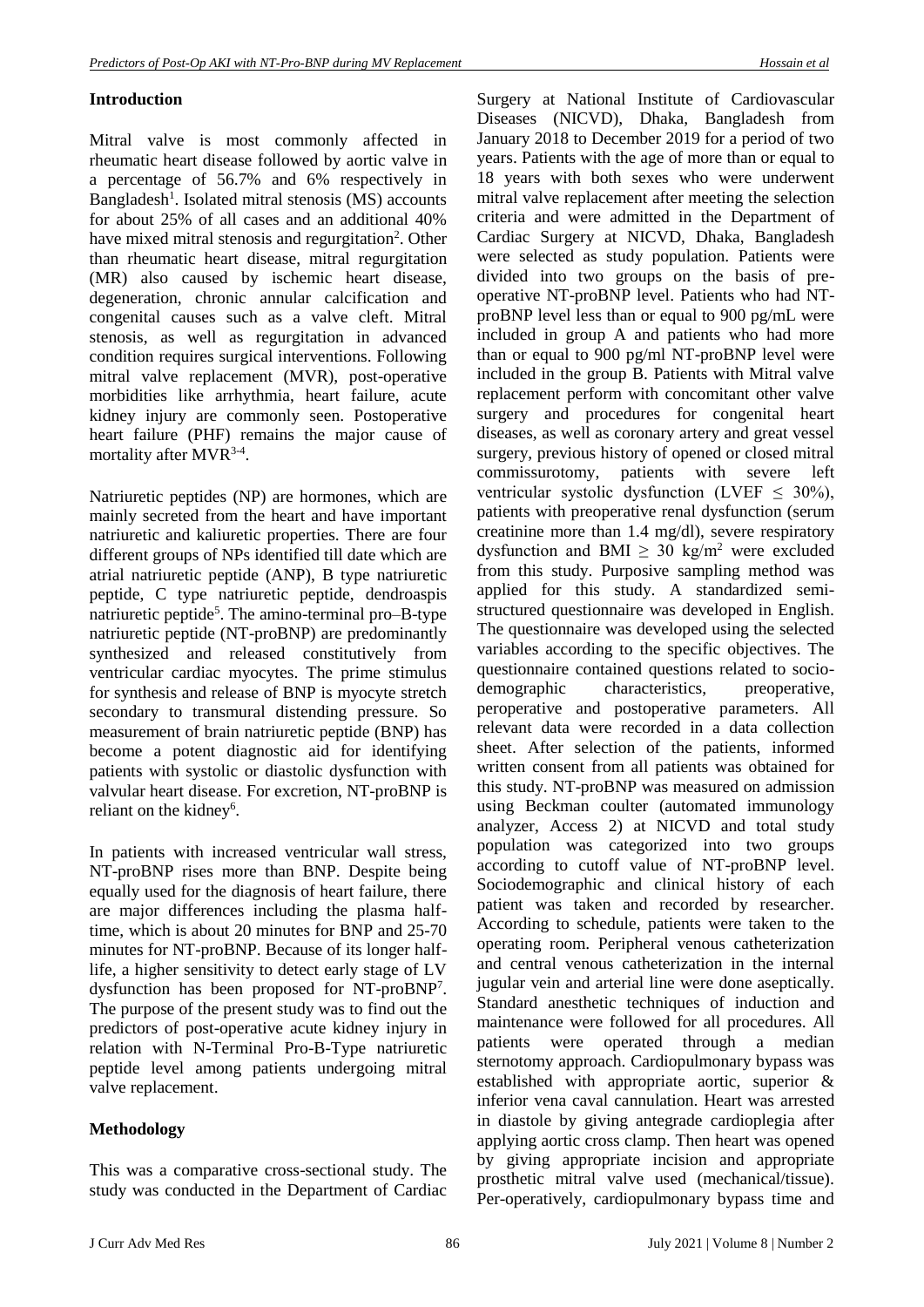cross clamp time was documented. After completion of surgery all patients were transferred to intensive care unit (ICU) intubated and ventilated. All patients received inotrope support and other medication as per hospital protocol. Patients were extubated as soon as they met the standard criteria. Post-operatively patients were observed on the basis of ICU stay, mechanical ventilation time, usage of inotrope, hospital stay. Post-operative serum creatinine was measured. All the patients were categorized according to NYHA functional class at the time of discharge. After meeting the discharge criteria, the patients were discharged from the hospital. Statistical analysis was conducted using Statistical Package for Social Science (SPSS) version 23.0 for windows software. Comparisons between groups were made with descriptive and inferential statistics. Observations were recorded as statistically significant if a p-value is ≤0.05. Ethical clearance for the study was taken from the concerned departmental academic and technical committee and also from the institutional review board.

#### **Results**

A total number of 100 patients were recruited for this study of which 50 cases were in group A and the rest of 50 cases were in the group B. Among the study population mean age in group A was  $52.78\pm$ 7.192 years and in group B was  $54.70 \pm 6.929$  years. Highest percentage of patients from both group A and group B belonged to 50 to 59 years which were 40% and 42% cases respectively. There was no significant differences between the two groups of patients regarding age (p=0.177) (Table 1).

**Table 1: Comparison of age between two groups** 

| <b>Age Group</b> | <b>Group A</b>   | <b>Group B</b> |
|------------------|------------------|----------------|
| 40 to 49 Years   | 18 (36.0%)       | 13 (26.0%)     |
| 50 to 59 Years   | 20 (40.0%)       | 21 (42.0%)     |
| $\geq 60$ years  | 12 (24.0%)       | 16 (32.0%)     |
| <b>Total</b>     | $50(100.0\%)$    | $50(100.0\%)$  |
| $Mean \pm SD$    | $52.8 \pm 7.192$ | 54.7±6.929     |

Statistical analysis was done by Student's t-test to compare between groups p value=0.177

**Pre and post-operative renal status distribution:**  Among the study population, there were no significant differences between two groups of patients in distribution pre-operative renal status (serum creatine level) as  $p$  value  $>0.05$  but there were highly significant differences in post-operative serum creatinine level distribution in both groups after 24 and 48 hours of operation (p value  $\leq 0.001$ ). AKI developed more in group B (28.0%) compared to group A (4.0%) with highly statistical significance (p value  $\langle 0.001 \rangle$  (Table 2).

#### **Table 2: Comparison of Pre and Post-Operative Renal Status between Two Groups**

| <b>Renal status</b>                          | <b>Group A</b> | <b>Group B</b> | P value |  |
|----------------------------------------------|----------------|----------------|---------|--|
| Pre-operative<br>S. creatinine               | $1.1 \pm 0.07$ | $1.3 \pm 0.04$ | 0.186   |  |
| <b>Post-operative Serum creatinine After</b> |                |                |         |  |
| $\bullet$ 24 hours                           | $1.2 \pm 0.08$ | $1.5 \pm 0.25$ | 0.001   |  |
| $\bullet$ 48 hours                           | $1.3 \pm 0.18$ | $1.6 \pm 0.35$ | 0.001   |  |
| AKI                                          | $2(4.0\%)$     | 14(28.0%)      | 0.001   |  |
| developed                                    |                |                |         |  |

Chi-square test  $(\chi^2)$  and Student's t-test were performed to compare both groups when appropriate;

**Pearson co-efficient correlation test for preoperative predictor and postoperative outcomes:** Pearson co-efficient correlation model shows highly significant moderately strong positive association of preoperative NT-proBNP with postoperative serum creatinine after 48 hours (r value 0.595) (Table 3).

#### **Table 3: Correlation of Post-Operative Serum Creatinine with NT-proBNP**

| NT-proBNP vs                                  | r value  | <b>P</b> value |
|-----------------------------------------------|----------|----------------|
| Post-operative serum<br>creatinine (after 48) | $0.595*$ | < 0.001        |
| hours)                                        |          |                |

Pearson's correlation was done to measure the level of significance; \*\*Correlation is significant at the 0.01 level

**Analysis of predictors of AKI following mitral valve replacement:** Multivariate logistic regression analysis to determine the independent predictors of developing post-operative AKI shows that elevated NT-proBNP (>900 pg/ml) was the most powerful and independent pre-operative variable in predicting post-operative AKI development (OR 0.999, 95% CI 0.998-1.00; p value 0.009) (Table 4).

|                     |  |  | Table 4: Logistic Regression Analysis of      |  |
|---------------------|--|--|-----------------------------------------------|--|
|                     |  |  | predictors of developing post-operative Acute |  |
| Kidney Injury (AKI) |  |  |                                               |  |

| <b>Predictors</b>     | OR $(95.0\% \text{ CI})$ P value |       |
|-----------------------|----------------------------------|-------|
| NT-proBNP             | $0.99(0.99 \text{ to } 1.00)$    | 0.009 |
| NYHA functional class | $0.68(0.26 \text{ to } 1.77)$    | 0.428 |
| <b>LVEDDi</b>         | $0.90(0.59 \text{ to } 1.38)$    | 0.633 |
| LVEF                  | $1.01(0.80 \text{ to } 1.26)$    | 0.958 |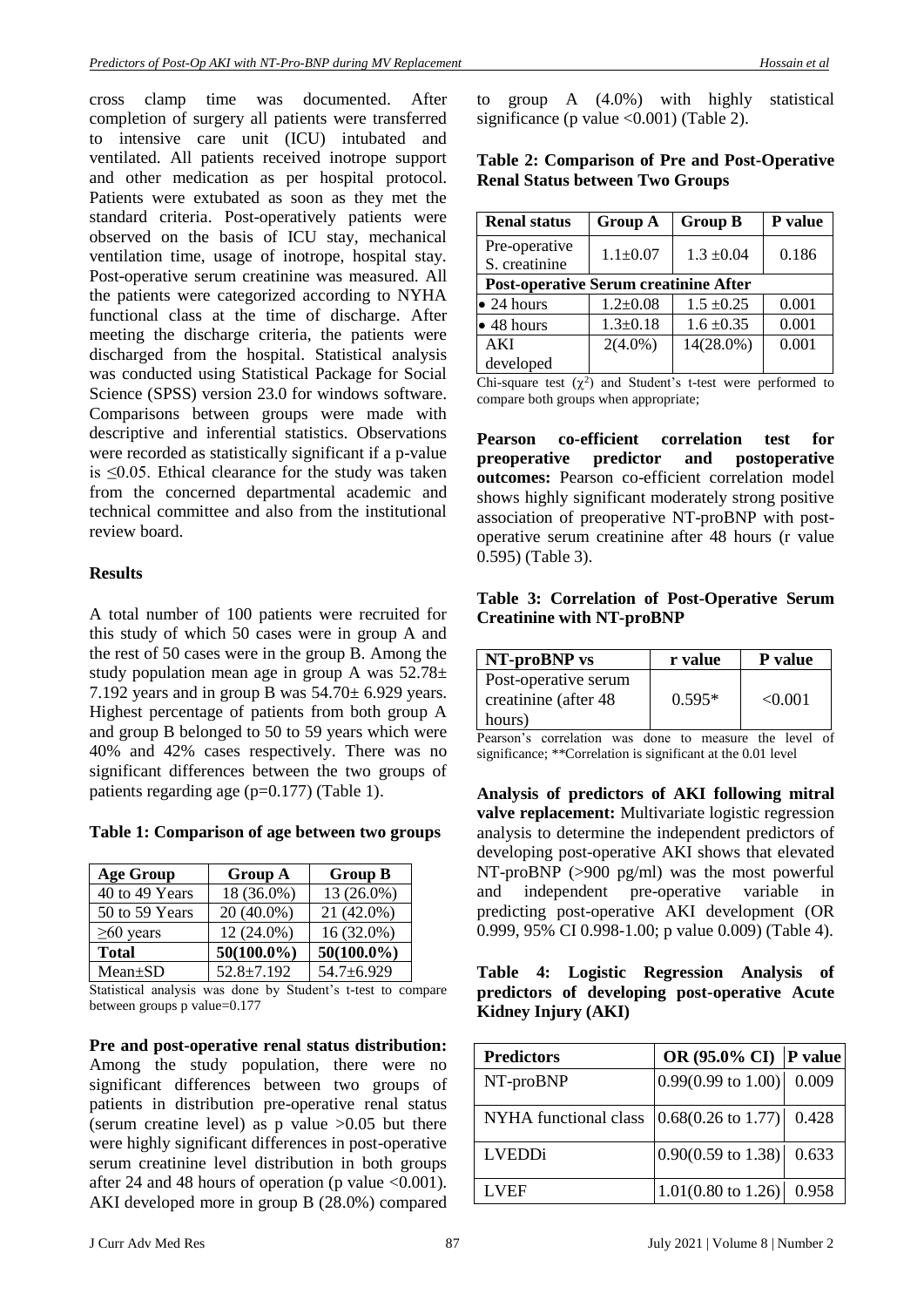#### **Discussion**

NT-proBNP is a key cardiovascular hormone mainly secreted from ventricular cardiac myocytes in response to increased transmural wall tension due to ventricular stress, hypertrophy or volume overload<sup>8</sup> . Its level is frequently increased in patients with an impaired left ventricular function and there is a body of information suggesting that the plasma NT-proBNP level is a sensitive predictor for the occurrence of future congestive heart failure events<sup>9</sup>. Little is known about the pre-operative level of NT-proBNP in patients with mitral valve disease undergoing cardiac surgery and its potential relationship with early post-operative outcome.

This study was done to evaluate the correlation between raised pre-operative NT-proBNP level and acute kidney injury as in-hospital surgical outcomes after mitral valve replacement. Total 100 patients who underwent mitral valve replacement following isolated mitral valve disease, irrespective of their race, ethnic group and age were included in this prospective observational study after careful history taking, examination and appropriate investigations fulfilling inclusion and exclusion criteria and categorized into two groups. In group A 50 patients who had NT pro-BNP  $\leq$  900 pg/ml and in group B 50 patients who had NT-proBNP > 900 pg/ml.

In comparison of two groups, among the study population there had no significant differences between group A and group B regarding age (p value >0.05). These demographic and anthropometric characteristics of this study are consistent with different prospective studies across the world $9-10$  which also reports female predominance along with similar characteristics.

In terms of postoperative outcome, AKI developed more in group B (28%) compared to group A (4%) with highly statistical significance (p value  $\leq 0.001$ ). Several other investigators have focused on the predictive value of NT-proBNP on surgical outcome. Filsoufi et al<sup>9</sup> found significant relation of NT-proBNP level with post-operative outcome like ICU stay, length of hospital stay, ventilation duration and inotropic use. In a series of 200 patients, Palazuelos et al<sup>11</sup> reported a pre-operative higher NT-proBNP level used as a predictor for the post-operative complications and one-year mortality after valve surgery. They also demonstrated an association between the elevated post-operative peak level of NT-proBNP and prolonged hospital stay and mortality. Finally, Cuthbertson et al<sup>12</sup> measured the pre- and post-operative proBNP levels

in 146 patients undergoing cardiac surgery including mitral valve surgery.

Multivariate logistic regression analysis showing pre-operative elevated NT-proBNP as independent risk factor for post-operative renal dysfunction (OR .999, 95% CI .998-1.000, p value 0.009). Perreas and colleagues $10$  also found that preoperative elevated NT-proBNP level was associated with postoperative morbidity after mitral valve replacement in a multivariate analysis.

In a cohort study of Perreas et al<sup>10</sup>, mortality rate was 5.3% cases. Maganti et al<sup>4</sup> found 4.89% cases in hospital mortality among study patients undergoing cardiac surgery due to post-operative heart failure, neurologic deficit, post-operative renal/lung failure and sepsis. But in this study, there was no post-operative MI, lung failure, sepsis, neurological deficit and no mortality. This lack of significance may be due to the small sample size.

#### **Conclusion**

In conclusion there are no significant differences between two groups of patients in distribution preoperative renal status; however, there are highly significant differences in post-operative serum creatinine level distribution in both groups after 24 and 48 hours of operation. In addition to that moderately strong positive correlation of preoperative NT-proBNP with post-operative serum creatinine after 48 hours is found which is highly significant. Furthermore, the elevated NT-proBNP is the most powerful and independent pre-operative variable in predicting post-operative AKI development. Further large scale study should be conducted.

#### **References**

1. Islam AM, Majumder AA. Rheumatic fever and rheumatic heart disease in Bangladesh: a review. Indian heart journal. 2016;68(1):88-98

2. Walker BR, Colledge NR, Ralston SH, Penman ID. Davidson's principles & practice of Medicine, 22nd edition. Edinburgh, Scotland. Churchill Livingstone Elsevier, 2014;37-39

3. Nozohoor S, Nilsson J, Lührs C, Roijer A, Algotsson L, Sjögren J. B-type natriuretic peptide as a predictor of postoperative heart failure after aortic valve replacement. Journal of cardiothoracic and vascular anesthesia. 2009;23(2):161-5

4. Maganti M, Badiwala M, Sheikh A, Scully H, Feindel C, David TE, Rao V. Predictors of low cardiac output syndrome after isolated mitral valve surgery. The Journal of thoracic and cardiovascular surgery. 2010;140(4):790-6

5. Pandit K, Mukhopadhyay P, Ghosh S, Chowdhury S. Natriuretic peptides: Diagnostic and therapeutic use. Indian